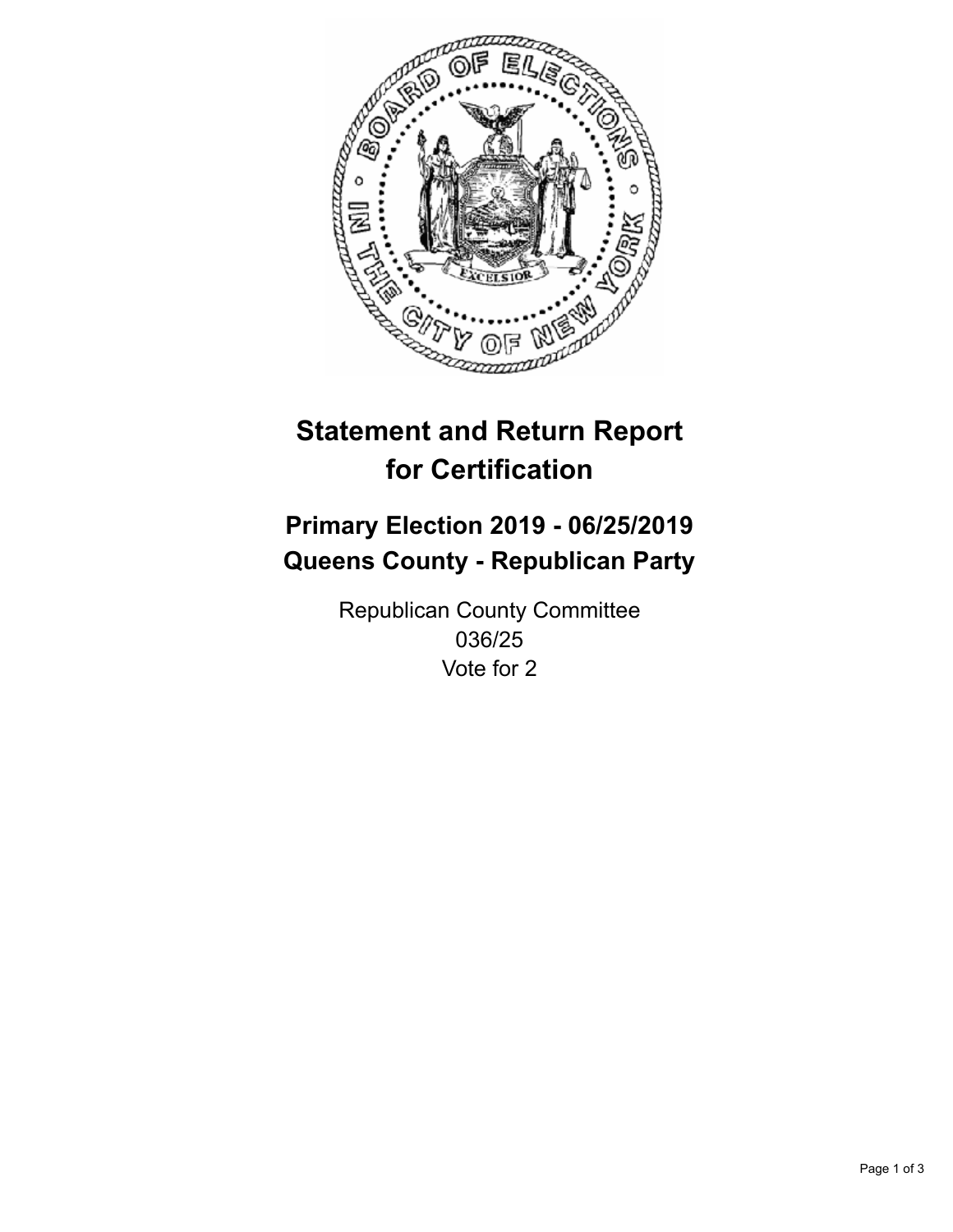

## **Assembly District 25**

| PUBLIC COUNTER                                           | 7              |
|----------------------------------------------------------|----------------|
| <b>MANUALLY COUNTED EMERGENCY</b>                        | 0              |
| ABSENTEE / MILITARY                                      |                |
| <b>AFFIDAVIT</b>                                         | $\Omega$       |
| <b>Total Ballots</b>                                     | 8              |
| Less - Inapplicable Federal/Special Presidential Ballots | 0              |
| <b>Total Applicable Ballots</b>                          | 8              |
| CHRYSANTHI BALASKAS                                      | $\overline{2}$ |
| <b>MICHELE NIEMIEC</b>                                   | 2              |
| ANASTASSA TSADILAS                                       |                |
| LANCE COOPER (WRITE-IN)                                  | 2              |
| MARIA PETERS (WRITE-IN)                                  |                |
| UNCOUNTED WRITE-IN PER STATUTE (WRITE-IN)                |                |
| <b>Total Votes</b>                                       | 9              |
| Unrecorded                                               |                |